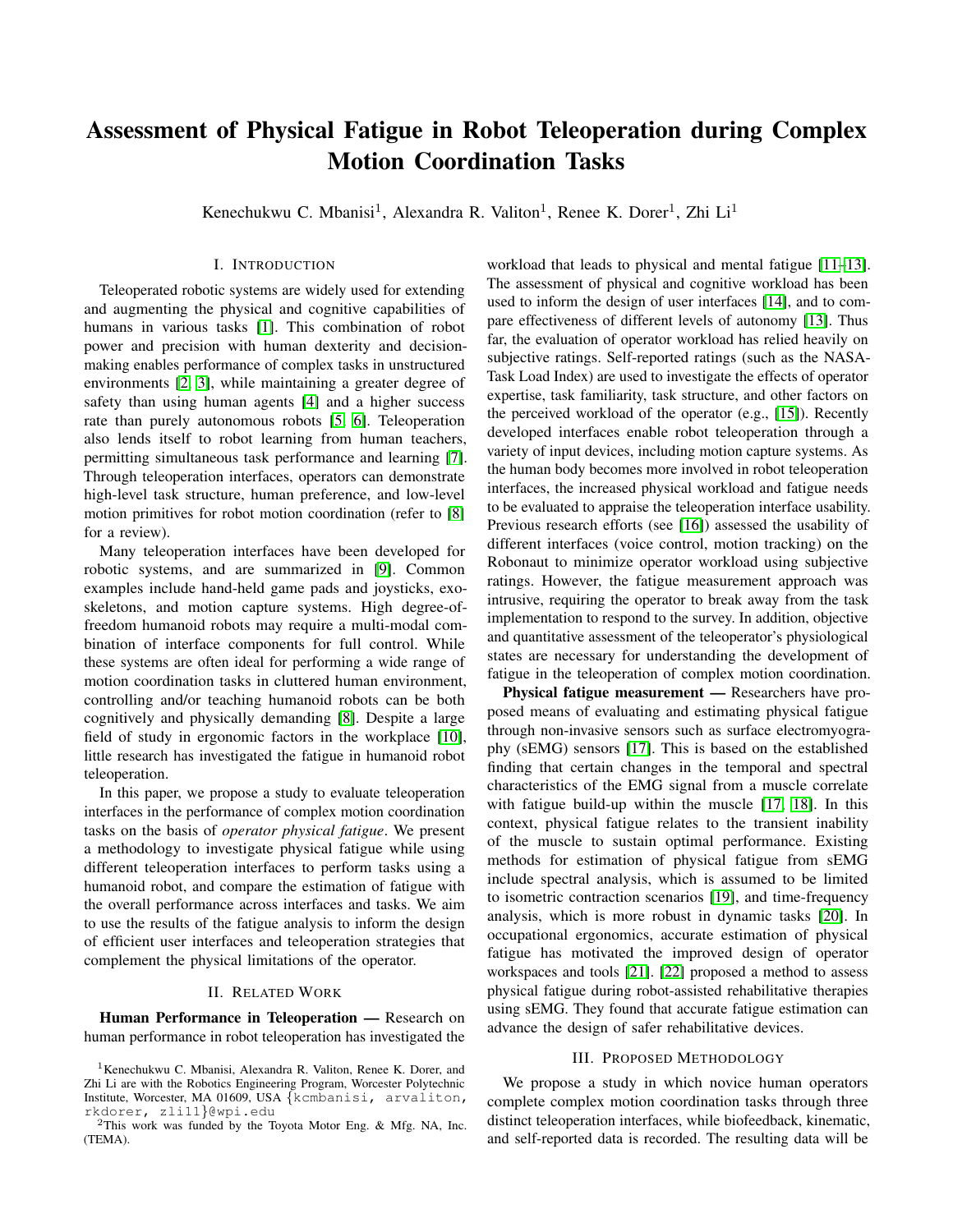analyzed using three fatigue models proposed in literature to describe the evolution of fatigue in tasks with different motion features and using different teleoperation interfaces.

The study will be performed using the TRINA (Tele-Robotic Intelligent Nursing Assistant) platform as the robot agent, described in section [III-A.](#page-1-0) The tasks to be performed by the operator-agent team are enumerated in section [III-B,](#page-1-1) and the data analysis pipeline is presented in section [III-D.](#page-1-2)

## <span id="page-1-0"></span>*A. System Setup*

We have prepared the teleoperation system architecture for the study as shown in Fig. [1.](#page-1-3) The TRINA robot hardware includes a bimanual humanoid robot torso with two, seven-DOF manipulators (Rethink Robotics' Baxter) mounted on an omnidirectional mobile base (HStar AMP-I). A threefingered hand (Righthand Robotics' Reflex Hand) is fitted onto both robot arms for complex object manipulation. For perception, two cameras (Intel RealSense SR300) are fitted to the wrists of the robot, accompanied by the built-in head camera on the Baxter robot, and a third-view camera looking at the robot and the workspace. In our operator console, the following teleoperation interfaces have been set up for our experiment: (1) marker-based motion capture (Vicon Motion Capture System), (2) haptic control device (OMNI Geomagic Touch), (3) gamepad (Logitech F710). The operator console also supports voice control for switching camera views.

<span id="page-1-3"></span>

Fig. 1: TRINA robot with three teleoperation interfaces: direct motion mapping using motion capture, haptic device and gamepad

#### <span id="page-1-1"></span>*B. Experiments*

To assess the progression of fatigue in humanoid robot teleoperation, we propose a human motion study involving 10 subjects performing teleoperation task sets that demonstrate a range of motion features. Specifically, we focus on the level of motion precision, the requirement for locomotion, and the need for bimanual coordination. These features describe a broad set of motor skills that may be necessary in any teleoperated task. We classify the motions as fine  $(F)$  if the grasp, motion trajectory, or placement is highly constrained, otherwise the motion is gross  $(G)$ . If the task requires moving the robot base during execution, it is a locomotion task (L), otherwise it is stationary (S). Finally, if the task requires moving or coordinating two hands simultaneously, it is bimanual  $(B)$ , otherwise it is unimanual  $(U)$ . For this study, we select two task sets that are common in home-care, although the skills are broadly applicable to many teleoperation roles. The tasks are described in Table [I.](#page-1-4)

<span id="page-1-4"></span>

| Laundry Task                    |            |
|---------------------------------|------------|
| Collect "dirty" laundry         | <b>GSU</b> |
| Move laundry hamper (2 handles) | GL B       |
| Move towel basket (1 handle)    | GLU        |
| Fold towels                     | <b>FSB</b> |
| Move towel stack to shelf       | FLB        |
| Grocery Task                    |            |
| Unpack grocery bag              | <b>FSU</b> |
| Store items on shelf            | GLU        |
| Retrieve items from fridge      | GL B       |
| Set the table                   | <b>FSB</b> |
| Hand over cooking tools         | <b>ESU</b> |

TABLE I: Teleoperation task sets and motion features

#### *C. Procedure*

Each subject will be asked to complete six sessions in this experiment. A session includes completing one of two tasks sets (see Table [I\)](#page-1-4) using one of three teleoperation interfaces (see section [III-A\)](#page-1-0). We will attach EMG and IMU sensors (Trigno EMG, Delsys, Inc) to the active muscle groups in the upper limbs of the subject to record both EMG signal data and motion data during the sessions. Sensor placement will be consistent with SENIAMs (Surface ElectroMyoGraphy for the Non-Invasive Assessment of Muscles) recommendation [\[23\]](#page-2-21). Sufficient rest times will be provided between sessions to prevent cumulative fatigue over the study. Subjects will also provide a self-assessment of fatigue using the local perceived discomfort (LPD) survey [\[24\]](#page-2-22).

#### <span id="page-1-2"></span>*D. Data Analysis*

We will analyze the EMG and motion data recorded across each session using multiple fatigue analysis methods, as well as the subject's self-reported fatigue evaluation. The EMG data collected will be band-pass filtered at 5-100Hz, rectified and low-pass filtered (with cut-off frequency of 20Hz) to eliminate noise and transients. This preprocessed EMG data is then used in our fatigue analysis. Existing methods proposed in literature for fatigue analysis include time-domain analysis, spectral analysis and time-frequency analysis. In this study, we employ three different methods as follows:

*a) Spectral fatigue index:* Spectral analysis method evaluates the effects of fatigue on the EMG signal by computing the ratio of different spectral moments of the power spectral distribution. Dimitrov *et al* has shown that best results are obtained when a ratio between the spectral moments of order -1 and 5 is used [\[25\]](#page-2-23). This is because the moment of order -1 reflects the increments in low frequencies in the signal whereas moments of order 5 emphasize the decrements in the high frequencies. This index has been